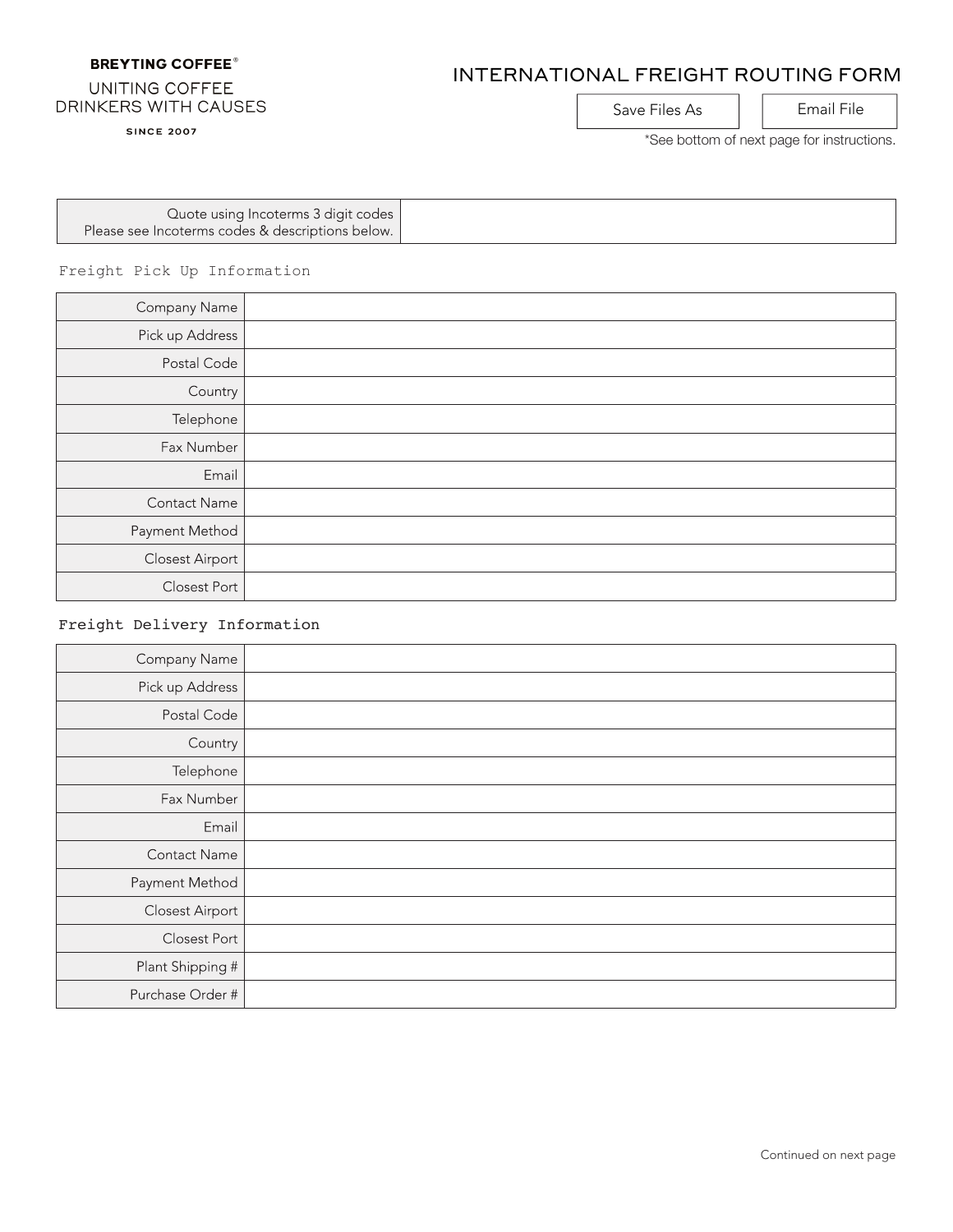# Cargo Information

| Pieces |               | Dimensions (LxWxH) |  |  | Weight |
|--------|---------------|--------------------|--|--|--------|
|        | $^\copyright$ |                    |  |  |        |
|        | $^\copyright$ |                    |  |  |        |
|        | $^\copyright$ |                    |  |  |        |
|        | $^\copyright$ |                    |  |  |        |
|        | $^\copyright$ |                    |  |  |        |
|        | $^\copyright$ |                    |  |  |        |
|        | $^\copyright$ |                    |  |  |        |
|        | $^\copyright$ |                    |  |  |        |
|        | $^\copyright$ |                    |  |  |        |
|        | $^\copyright$ |                    |  |  |        |

| Actual Weight        | $\sqrt{ }$ | LB. | Other.                       |  |
|----------------------|------------|-----|------------------------------|--|
| Dimensional Weight   | $\sqrt{ }$ | LВ  | <b>Estimated Total Order</b> |  |
| Value of Total Cargo |            |     | Estimated Volume             |  |

Product Description and Other Relevant Information:

This is an interactive PDF Form. You will need Adobe Acrobat Reader to take full advantage of its capabilities. You can download a free copy at http://get.adobe.com/reader/. To use this form (1) open in Adobe Acrobat Reader, (2) fill in the document, (3) click the "SAVE FILE AS" button to save to your computer, and (4) click the "EMAIL DOCUMENT" button to email to Breyting Coffee™.